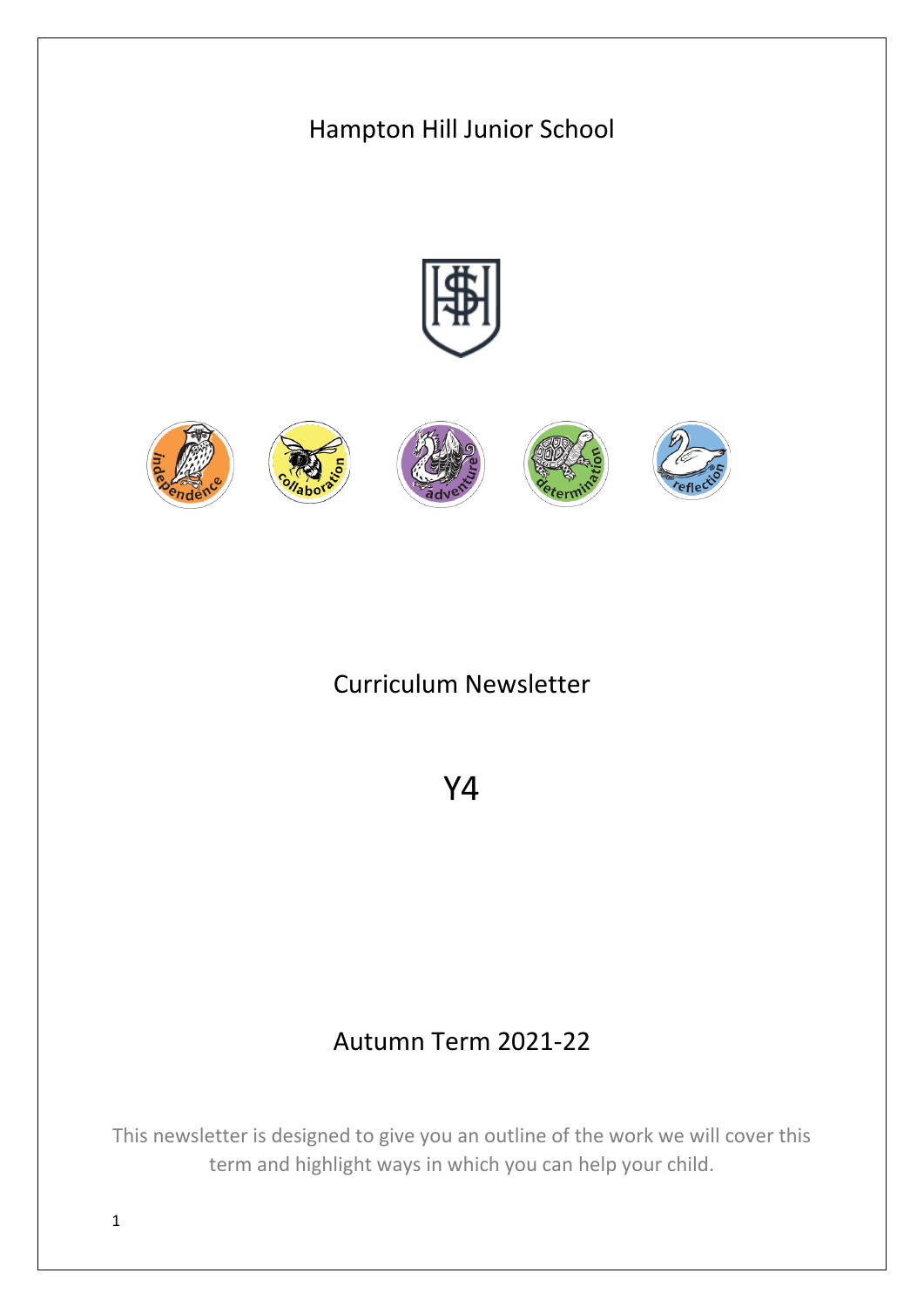## Dear Parents/ Carers

We are committed to a broad and balanced curriculum. We hope you find this information useful.

The year has begun with a fantastic atmosphere amongst our pupils. They have come in already with a can-do attitude, looking smart and with the correct equipment for learning. Thank you for helping us with this, it really does make a difference to their commitment to their work.

- Learning behaviour focus for this term: Independence and Collaboration
- Trips/ costings planned for this term: Hampton Court Palace
- PE KIT days: 4D Thursday & Friday / 4H Monday & Wednesday /4M Monday & Friday Please ensure your child comes to school in their PE kit.
- Home School Diaries need to be in school: Everyday

| <b>DATE</b>               | <b>EVENT</b>                                |
|---------------------------|---------------------------------------------|
| <b>SEPTEMBER</b>          |                                             |
| Monday 13th               | Roald Dahl Day                              |
| Friday 17th               | PTA Fun Run Bushy Park - everyone invited   |
| Monday 20th               | Individual/ sibling photos + Staff          |
| Friday 24th               | <b>MP Munira Wilson visit</b>               |
| <b>OCTOBER</b>            |                                             |
| Friday 1st                | <b>Black History Month</b>                  |
| Tuesday 5 <sup>th</sup>   | <b>Harvest Festival Assembly</b>            |
| Tuesday 12th              | <b>Parent Consultations</b>                 |
| Thursday 14th             | <b>Parent Consultations</b>                 |
| Friday 22nd               | Roman Day                                   |
| Monday 25th - Friday 29th | <b>HALF TERM BREAK</b>                      |
| <b>NOVEMBER</b>           |                                             |
| Monday 1st                | <b>INSET DAY</b>                            |
| Tuesday 2nd               | Flu Nasal Spray/ Diwali Presentation        |
| Thursday 11th             |                                             |
|                           | Remembrance Day                             |
| Friday 12th               | Children in Need                            |
| Wednesday 17th            | Girls Football tournament                   |
| Friday 26th               | Hampton Hill Parade                         |
| <b>DECEMBER</b>           |                                             |
| Thursday 9th              | <b>Christmas Lunch</b>                      |
| Mon 13th                  | Lower school parties (PM)                   |
| Friday 17th               | Mance Productions panto//End of Term 1.45pm |

## **KEY Y4 DATES THIS TERM:**

(Further dates are likely to be added and will forwarded accordingly. Please check the newsletter and Parenthub to keep updated. Please note that all swimming lessons will be in the Summer Term)